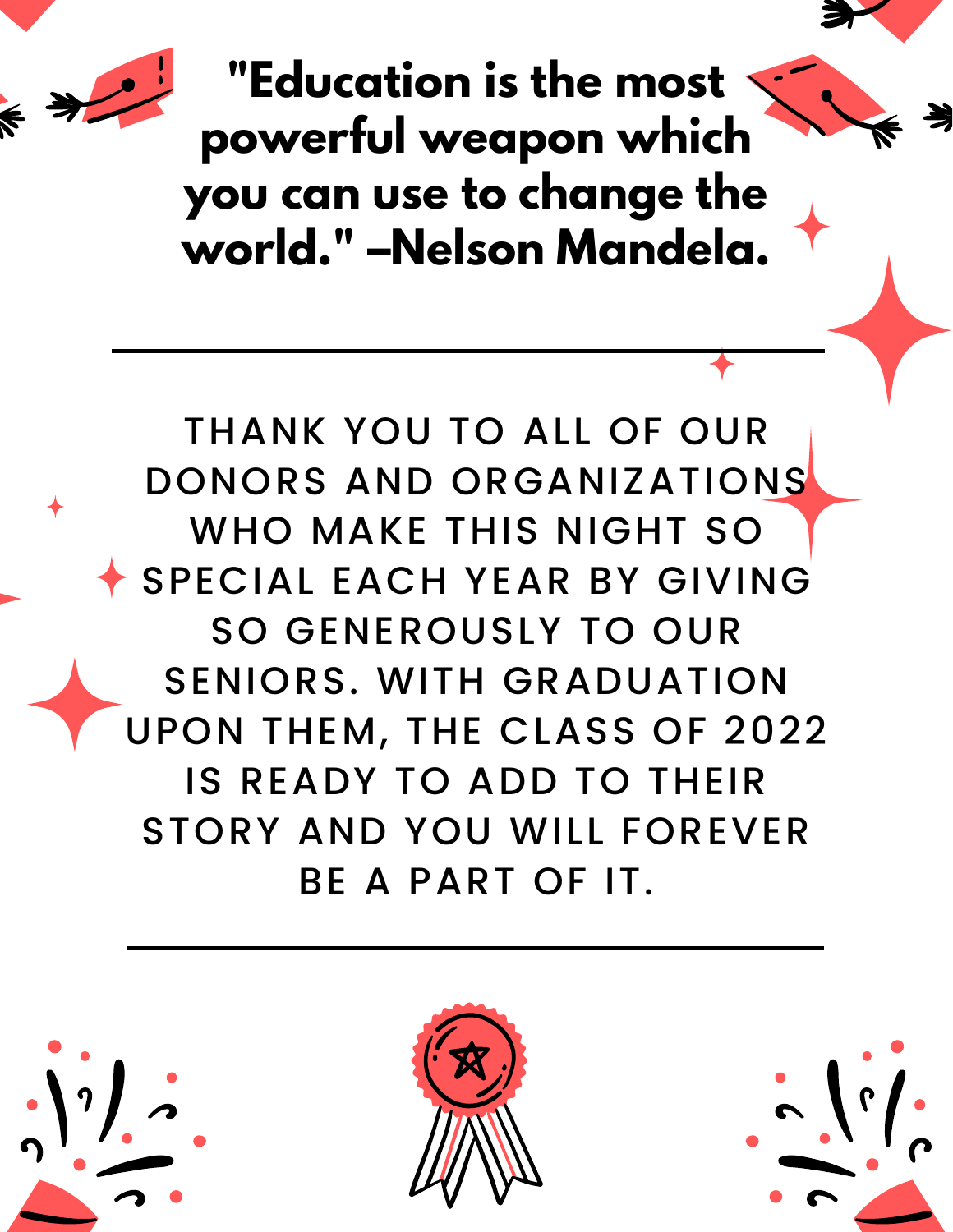### **Scholarships & Awards**

KEYPORT MAYOR & COUNCIL RED RAIDER AWARD UNION BEACH MAYOR & COUNCIL AWARDS AAUW AMERICAN ASSOCIATION OF UNIVERSITY WOMEN BOOK AWARD ANN PANZARELLI MEMORIAL SCHOLARSHIP ANTHONY HUNT MEMORIAL SCHOLARSHIP CHARLES & AITHRA MARTIN MEMORIAL SCHOLARSHIP CHARLES PRAGER MEMORIAL SCHOLARSHIP COMMUNITY CHURCH OF KEYPORT - MARJORIE CONWAY COMMUNITY SERVICE AWARD DREW CAPICHANA MEMORIAL SCHOLARSHIP ELIZABETH WALLING MEMORIAL SCHOLARSHIP FRANK R. POLING, SR. MEMORIAL SCHOLARSHIP FRITZ GOOSEMAN WRITING AWARD JAMES CARLOMUSTO KINDESS AWARD JIMMY ZDANIEWICS MEMORIAL SCHOLARSHIP JJ BEDLE MEMORIAL SCHOLARSHIP JURACKY MEMORIAL SCHOLARSHIP KEYPORT DEMOCRATIC CLUB AWARD KEYPORT EDUCATION ASSOCIATION (KEA) KEYPORT EDUCATION FOUNDATION (KEF) KEYPORT FIRST AID KEYPORT FOOTBALL ALUMNI AWARD KEYPORT MINISTERUM FOOD PANTRY AWARD KEYPORT POLICE PBA SCHOLARSHIP KEYPORT RECREATION AWARD KEYPORT RED RAIDER PARENT CLUB AWARD KEYPORT REPUBLICAN CLUB AWARD KEYPORT SPANISH-AMERICAN CLUB: RUFINO RAMOS SCHOLARSHIP FUND KHS CLASS OF 1970 "PAY IT FORWARD" SCHOLARSHIP KHS CLASS OF 1972 SCHOLARSHIP KIWANIS CLUB OF KEYPORT AWARD LEON & NORINNE SCHANK (CLASS OF 1937) MEMORIAL SCHOLARSHIP M. ELAINE AUMACK MEMORIAL SCHOLARSHIP MARIE COTTRELL MEMORIAL AWARD MONMOUTH COUNTY GUIDANCE DIRECTORS: BROOKDALE "INCENTIVE TO SUCCEED" AWARD MICHAEL VAUGHN MEMORIAL SCHOLARSHIP RAY A. KROC YOUTH ACHIEVEMENT MEDAL ROBERT BUHLER VOCATIONAL SCHOLARSHIP SHEILA GRIFFIN-CALDWELL NURSING AWARD SHORE KNIGHTS SCHOLARSHIP THE TY MAXWELL SAUER KINDNESS SCHOLARSHIP TUFFY BAKER SPORTS AWARD UNION BEACH COMMUNITY ALLIANCE SCHOLARSHIP UNION BEACH RECREATION SCHOLARSHIP VFW POST #4303 HAZLET WILL HAYES SCHOLARSHIP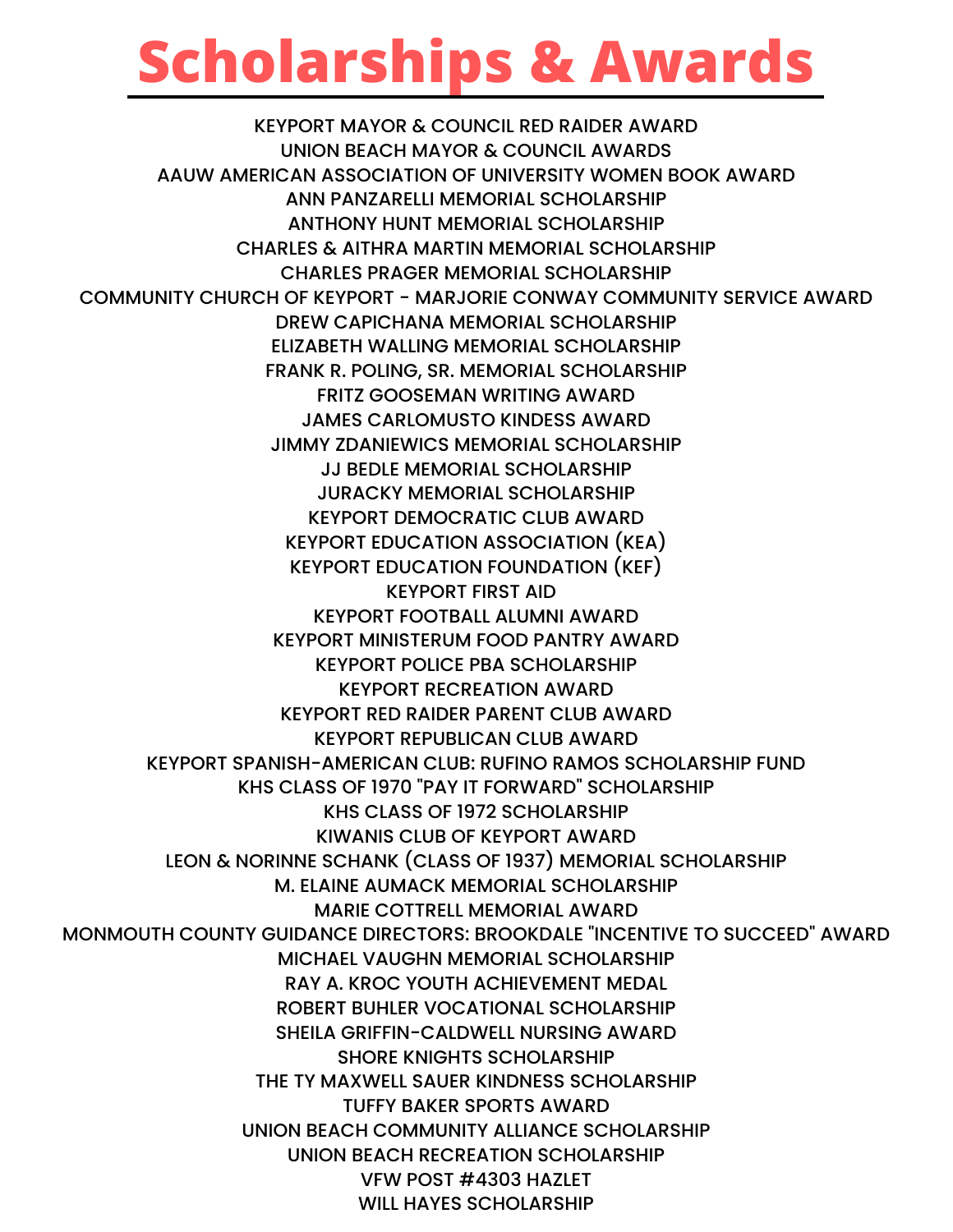## Many thanks to:

#### **District Administration**

Dr. Lisa Savoia—Superintendent Mr. Anthony Rapolla—Business Administrator/Board Secretary Mr. Joseph Palumbo—Director of Guidance Ms. Meagan Drapkin—Director of Curriculum and Instruction Mr. Erik Mammano—Director of Special Services Mrs. Stephanie Woit—Supervisor of Language Arts Ms. Nicole Apruzzese—Supervisor of Mathematics Mr. Pablo Guevara—Director of Technology Mr. Fabian Rojas Gutierrez

#### **Board of Education**

Ruth Grabowski—President Joseph Stahley—Vice President Laura Abrahamsen—Caitlin Cunningham—John Hausmann Patricia Olsen—Donna Spangler—Joseph Stahl—Jennifer Tevis James McGrogan (Union Beach Representative)

#### **High School Administration**

Mr. Michael Waters -Principal